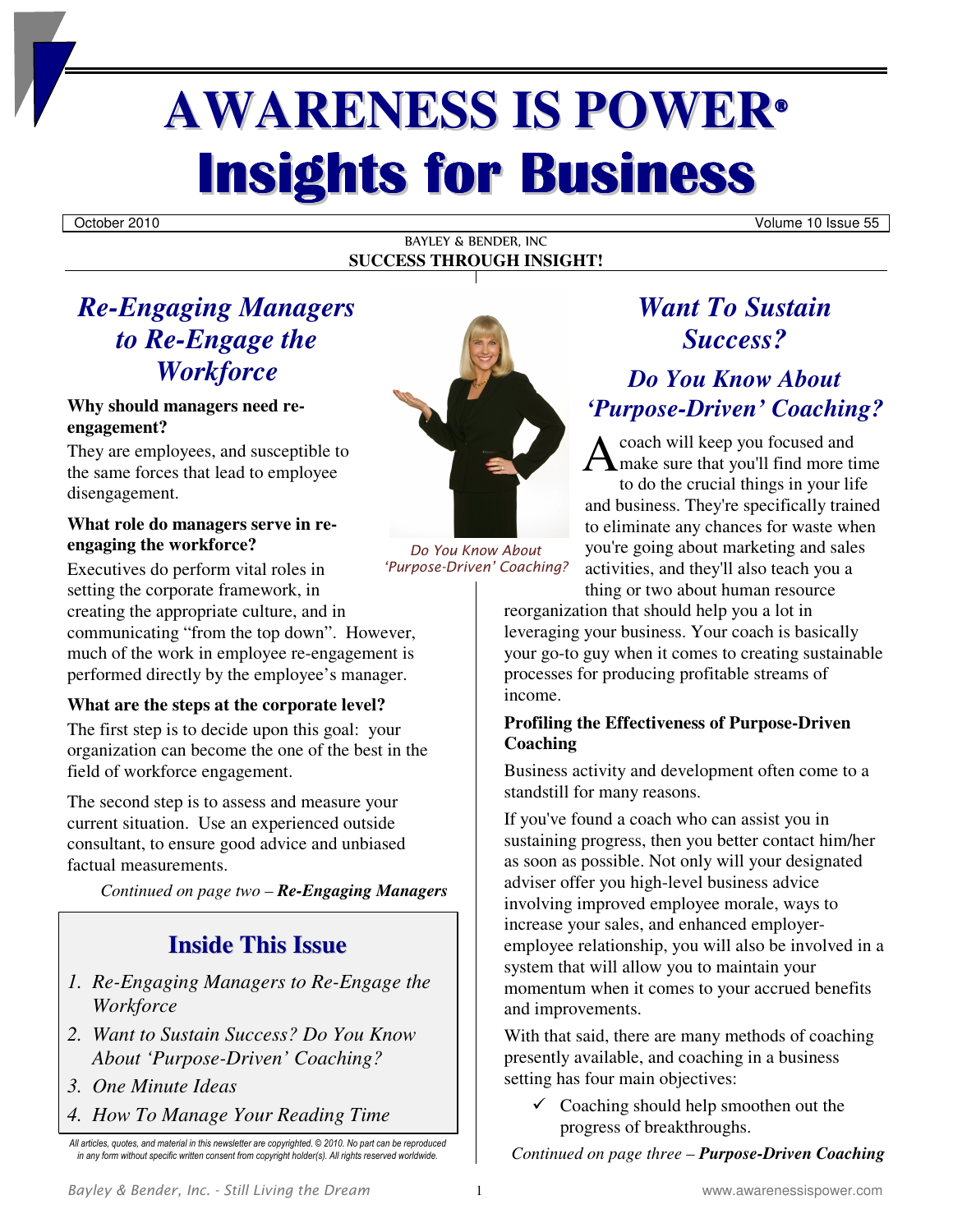#### *Continued from page one – Re-Engaging Managers*

The third step is to build the corporate framework. Develop and express your organization's goals. Communicate them clearly throughout your organization. Determine what must be done to reengage your employees, and enact the appropriate measures. This framework must support both the managers, and the front-line employees.

(As one example: create an employee recognition program. This will require corporate guidelines so the divisions or departments can: plan for an annual budget; set the achievable and relevant criteria; solicit and process nominations; and make it real for all the employees).

The fourth step is to plan to receive feedback or



suggestions. Here, it is important to plan how to respond to unwanted suggestions or to criticism. Brusque dismissal of unwelcome feedback is a significant source of employee disengagement.

#### **While the framework is being prepared, what are the steps required to re-engage the managers?**

First, consider training the executives to increase their proficiency and effectiveness in re-engaging their direct reports. The executives are coaches, mentors and role models in this endeavour.

After this, re-engaging the managers is very much like re-engaging the workforce. The same processes that re-focus and re-energize front-line workers are vital for re-engaging managers. (The failure to use these processes leads to employee disengagement). In addition, some of these processes provide the skills and incentives which the managers will require in order to re-engage their workers. Some of these activities will have their major impact on the managers, while others will carry on to the front-line employees.

Communicate with the managers. Ensure the organization's goals and strategies are clearly stated. Encourage feedback, and use the managers' responses to further shape the communications.

Coach and train the managers. This process will reconnect the manager to the organization's goals. The focus of this training will be "how to re-engage your workers". The best training may come from an outside training organization, but visible executive commitment is vital.

Work with managers individually. The temptation is to simply broadcast a standard message. However, different people have their own strengths and weaknesses; coaching must respect this fact. As well, you will expect the managers to coach each front-line worker according to their needs. Executives need to set the standard and serve as role models.

Set achievable and measurable targets for each manager. Some targets may be activity-oriented: "Conduct X individual coaching sessions with each of your workers over the next X number of months". Other targets should be results-oriented: "Increase the number of customer referrals by  $X\%$  over the next X number of months".

Use the corporate framework to monitor and reward the managers – and the front-line workers – for achieving their targets. This may be the ultimate "reality check" for any employee.

Let us help re-engage your managers, leaders, and staff. *Contact us today!* 

~ Written for us by our associate Gary Sorrell, Sorrell Associates, LLC. Copyright protected. All rights reserved.

# *Self-Esteem at Work*

Whether for yourself or others, working to enhance self-esteem is always worthwhile. Here are five ways to motivate people whose self-esteem is not high:

- **Set goals with a clear payoff**. Provide a payoff and a reward to encourage people to work further.
- **Don't blame individuals for problems**. Show them how to overcome external problems and help them differentiate the external issues from their own competence.
- Be supportive. People need to be part of a team and feel accepted. Create a positive work environment.
- **Minimize conflicts and ambiguity**. These create stress and keep workers from striving for more.
- **Set goals** carefully and give people proper training for tasks.

Source: *Self-Esteem and Work*, by Dr. Joel Brockner

*"Think not of yourself as the architect of your career but as the sculptor. Expect to have to do a lot of hard hammering and chiseling and scraping and polishing." ~ BC Forbes*

*Continued on next column –*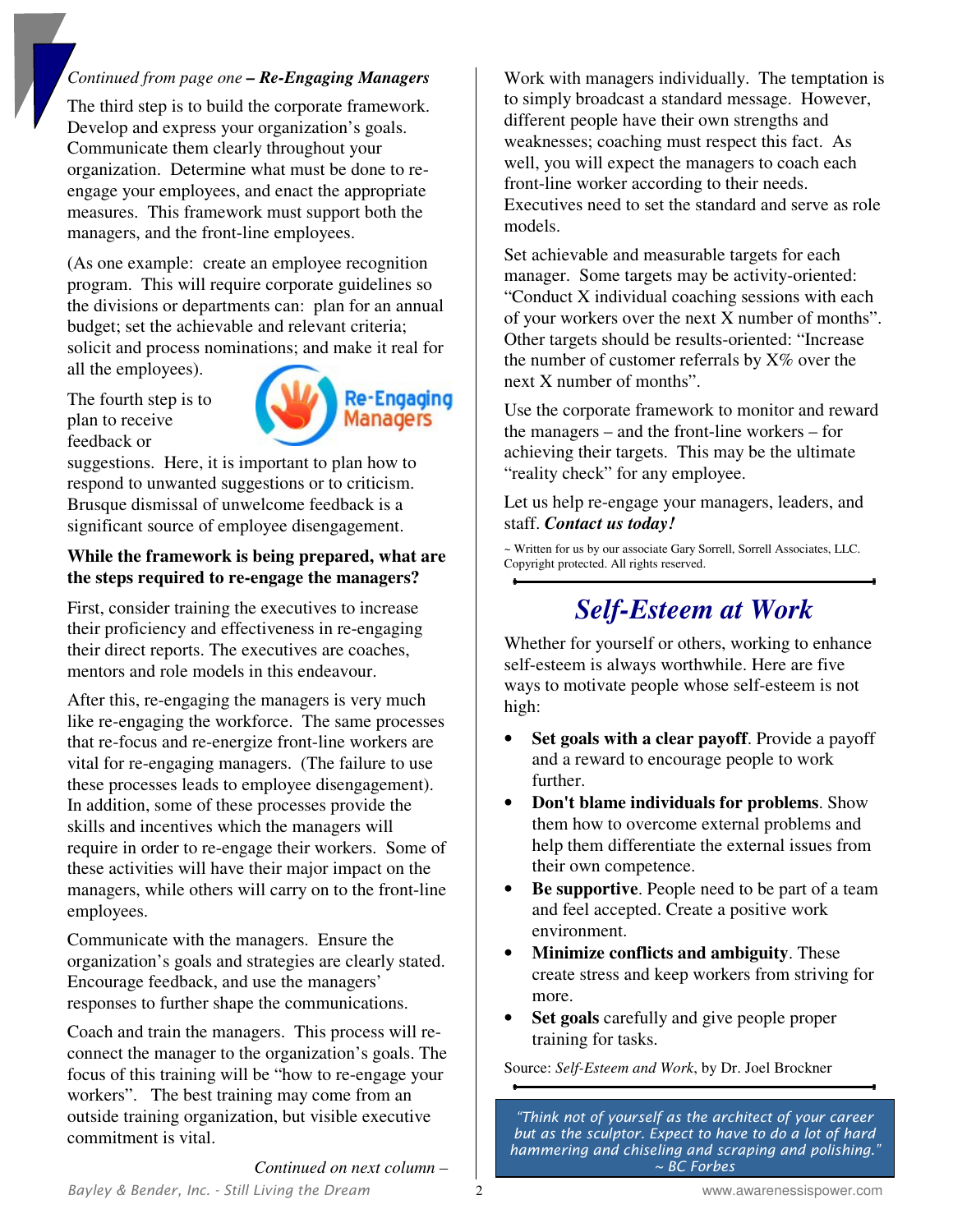#### *Continued from page one – Purpose-Driven Coaching*

- Coaching should improve your self-awareness when it comes to your everyday business pursuits.
- $\checkmark$  Coaching should facilitate forward movement so that you can get out of your rut and start moving towards your objectives once more.
- $\checkmark$  Coaching should improve your openness to suggestions and help you start thinking out of the box when making business-related decisions.

Every time coaching is provided to you, the one responsible for the coaching process should endeavor to succeed in achieving at least one of the above goals. Effective coaching sessions are capable of satisfying two, three, or all four purposes immediately or in the long term. More to the point, purpose-driven coaching is characterized by its ability to hit all those important objectives regardless of the coaching methods being employed by your chosen business coach.

#### **Assessing the Best Purpose-Driven Coaching Method Available**

Even though many tend to disagree with this point, informal coaching that doesn't follow a whole lot of rules has proved its mettle in the business industry because of its versatility regardless of the circumstances it's presented with. Coaches that use this method tend to provide sessions concentrated on helping a company recover from its mistakes or make positive progress as it goes about its daily business. What's more, they remind the organization of its objectives and help it reorganize its priorities in order to meet those very goals.

Professional coaches are genuinely interested in knowing more about their client, have the ability to truly listen, are results-oriented, and do everything that he/she can to say or ask things that'll allow you to see issues in a fresh perspective. The best purpose-driven coaching method out there simplifies things for the sake of the client and allows the process to be an elegant and moving coaching session.

We can coach your staff to achieve the desired results. *Call us today!* 

~ Written for us by our associate Gary Sorrell, Sorrell Associates, LLC. Copyright protected worldwide. All rights reserved.

# *Web Site of the Month*

#### **Time & Date**



This site includes lots of information that is time and date related, such as yearly and

timeañddate.com monthly calendars, countdown counters and the world clock which

shows current time in cities all over the world. *Check it out at www.timeanddate.com*

*"In the struggle for survival, the fittest win out at the expense of their rivals because they succeed in adapting themselves best to their environment." ~ Charles Darwin*



#### **On The Lighter Side** ☺ **Top Ten Truths for Mature Humans**

- 1. I think part of a best friend's job should be to immediately clear your computer history if you die.
- 2. Nothing is worse than that moment during an argument when you realize you're wrong.
- 3. I totally take back all those times I didn't want to nap when I was younger.
- 4. There is great need for a sarcasm font.
- 5. How are you supposed to fold a fitted sheet?
- 6. Was learning cursive really necessary?
- 7. Map Quest really needs to start their directions on #5. I'm pretty sure I know how to get out of my neighborhood.
- 8. Obituaries would be a lot more interesting if they told you how the person died.
- 9. I can't remember the last time I wasn't at least kind of tired.
- 10. Bad decisions make good stories.

~ Author unknown

 *"Every day do something that will inch you closer to a better tomorrow." ~ Doug Firebaugh*

Don't miss next month's issue. Subscribe now!

#### AWARENESS IS POWER® *Insights for Business*

2024 Powder Mill Rd Silver Spring, MD 20903

> Tel: 301-439-8317 E-mail: aip@awarenessispower.com

Visit Our Web Site at: www.awarenessispower.com

12 Issues For Only \$97